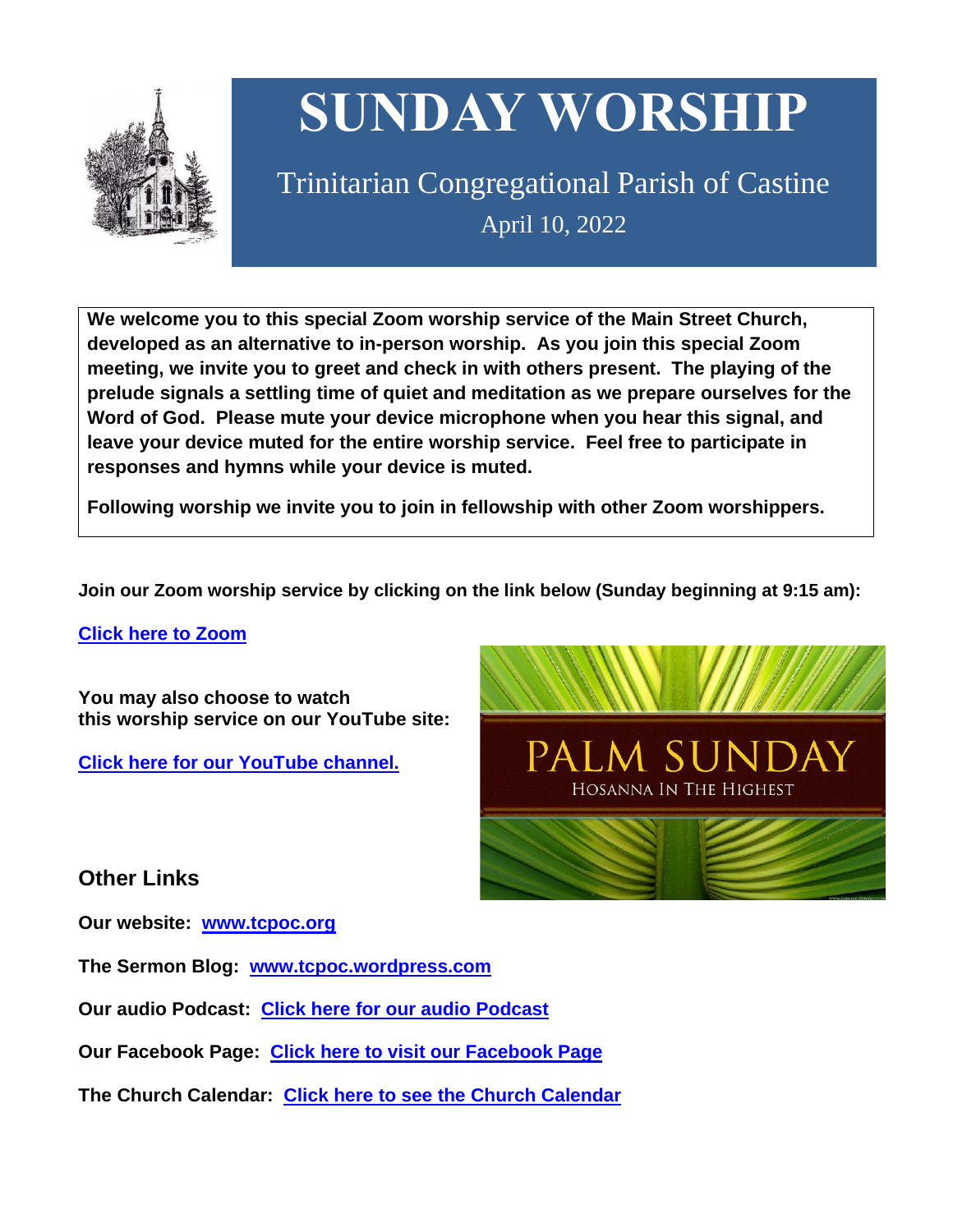### **Order of Worship TRINITARIAN CONGREGATIONAL PARISH OF CASTINE UNITED CHURCH OF CHRIST Castine, Maine Palm Sunday**

April 10,2022 9:30 am Pastor: Gary Hatter Guest Musician: Dana Polojarvi Deacon: **Ruth Anne Vagt** Lector: Contract of Contract Contract Contract Contract Contract Contract Contract Contract Contract Contract Contract Contract Contract Contract Contract Contract Contract Contract Contract Contract Contract Contract Cont Zoom/YouTube Host: Roberta Boczkiewicz

Ministers: All Members

#### GATHERING AS A COMMUNITY OF FAITH

*We welcome you to worship in this special place, and hope that you feel free to greet your friends and neighbors as you arrive. Please let the playing of the organ prelude signal a settling time of quiet and meditation as we prepare ourselves for the Word of God.*

PRELUDE

GREETINGS AND ANNOUNCEMENTS **INTERLUDE** 

\*CALL TO WORSHIP **(Responsively)** Hosanna!

**Blessed is the one who comes in the name of the Lord!** Blessed is the coming kingdom of our ancestor David! **Hosanna in the highest heaven!** *Mark 11:9-10*

\*OPENING HYMN *My Song Is Love Unknown* NC 222

*My song is love unknown, my Savior's love to me, Love to the loveless shown, that they might lovely be. O who am I, that for my sake My God should take frail flesh and die? My God should take frail flesh and die?*

*God left the richest throne salvation to bestow; But Christ as flesh and bone the world refused to know. But, O my Friend, my Friend indeed, Who at my need did life expend; Who at my need did life expend.*

*Sometimes they threw down palms and sweetest praises sang, Hosannas and glad psalms through streets and markets rang. Then "Crucify!" is all their breath, For blood and death they thirst and cry; For blood and death they thirst and cry.*

*What has my Sovereign done? What makes this rage and spite? Christ gave new strength to run, restored the gift of sight. Sweet injuries! Yet they at these Themselves displease, and 'gainst Christ rise; Themselves displease, and 'gainst Christ rise.*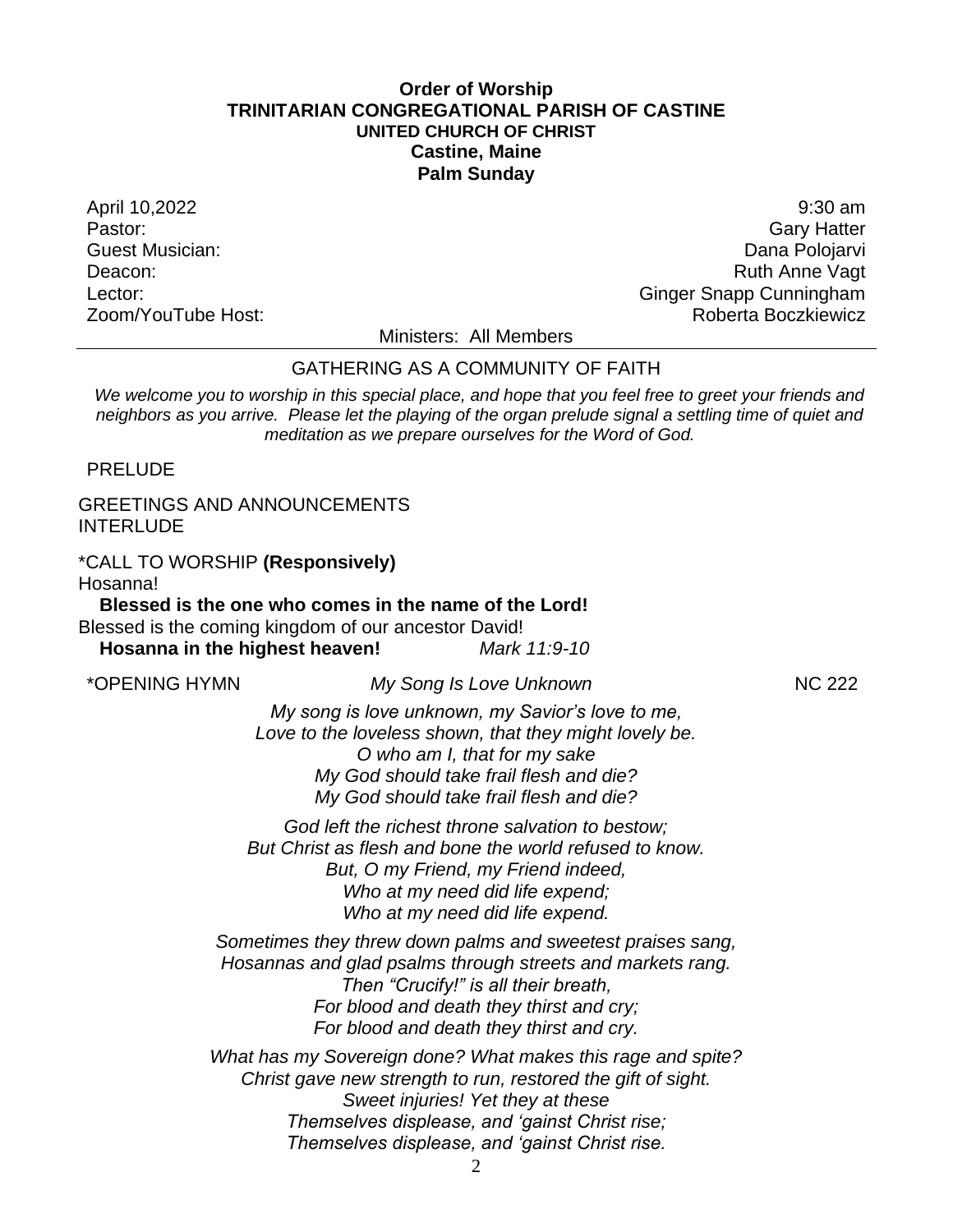*I sing my plain belief, one song my heart outpours; Never was pain nor grief, never was love like yours. This is my Friend, in whose sweet praise I all my days could gladly spend; I all my days could gladly spend.*

## \*PRAYER OF INVOCATION **(Unison)**

**Eternal God, quiet within us all mortal voices, that through the story of our Savior's triumphal entry into Jerusalem, and by the power of your Holy Spirit, we may have the same mind that was in Christ Jesus, in whose name we pray. Amen.**

BLESSING OF THE PALMS **(Responsively)** God be with you

**And also with you.**

Let us give thanks to God Most High.

**It is right to give God thanks and praise.**

Let us pray:

**O God, who in Jesus Christ triumphantly entered Jerusalem, heralding a week of pain and sorrow, be with us now as we follow the way of the cross. In these events of defeat and victory, you have sealed the closeness of death and resurrection, of humiliation and exaltation. We thank you for these branches that promise to become for us symbols of martyrdom and majesty. Bless them and us that their use this day may announce in our time that Christ has come and that Christ will come again. Amen! Come, Christ Jesus!**

## DISTRIBUTION OF THE PALMS

## PRAYER OF CONFESSION **(Unison)**

**God of grace and mercy, we come before you today to open our hearts and confess our sinfulness. We admit that sin follows us in thought, in word, and in deed, throughout our lives. Feel our sorrow, we pray, fill us with holy love, and give us grace to turn back to you, even as we hold our sins up to your forgiveness.**

*A moment for silent prayer*

ASSURANCE OF PARDON

\*GLORIA PATRI (Unison)

**Glory be to the Father, and to the Son, and to the Holy Ghost. As it was in the beginning, is now and ever shall be, world without end. Amen. Amen.**

HEARING THE WORD

## **Zechariah 9:9-12**

<sup>9</sup>Rejoice greatly, O daughter Zion! Shout aloud, O daughter Jerusalem! Lo, your king comes to you; triumphant and victorious is he, humble and riding on a donkey, on a colt, the foal of a donkey. <sup>10</sup>He will cut off the chariot from Ephraim and the war horse from Jerusalem; and the battle bow shall be cut off, and he shall command peace to the nations; his dominion shall be from sea to sea, and from the River to the ends of the earth. <sup>11</sup>As for you also, because of the blood of my covenant with you, I will set your prisoners free from the waterless pit. <sup>12</sup>Return to your stronghold, O prisoners of hope; today I declare that I will restore to you double.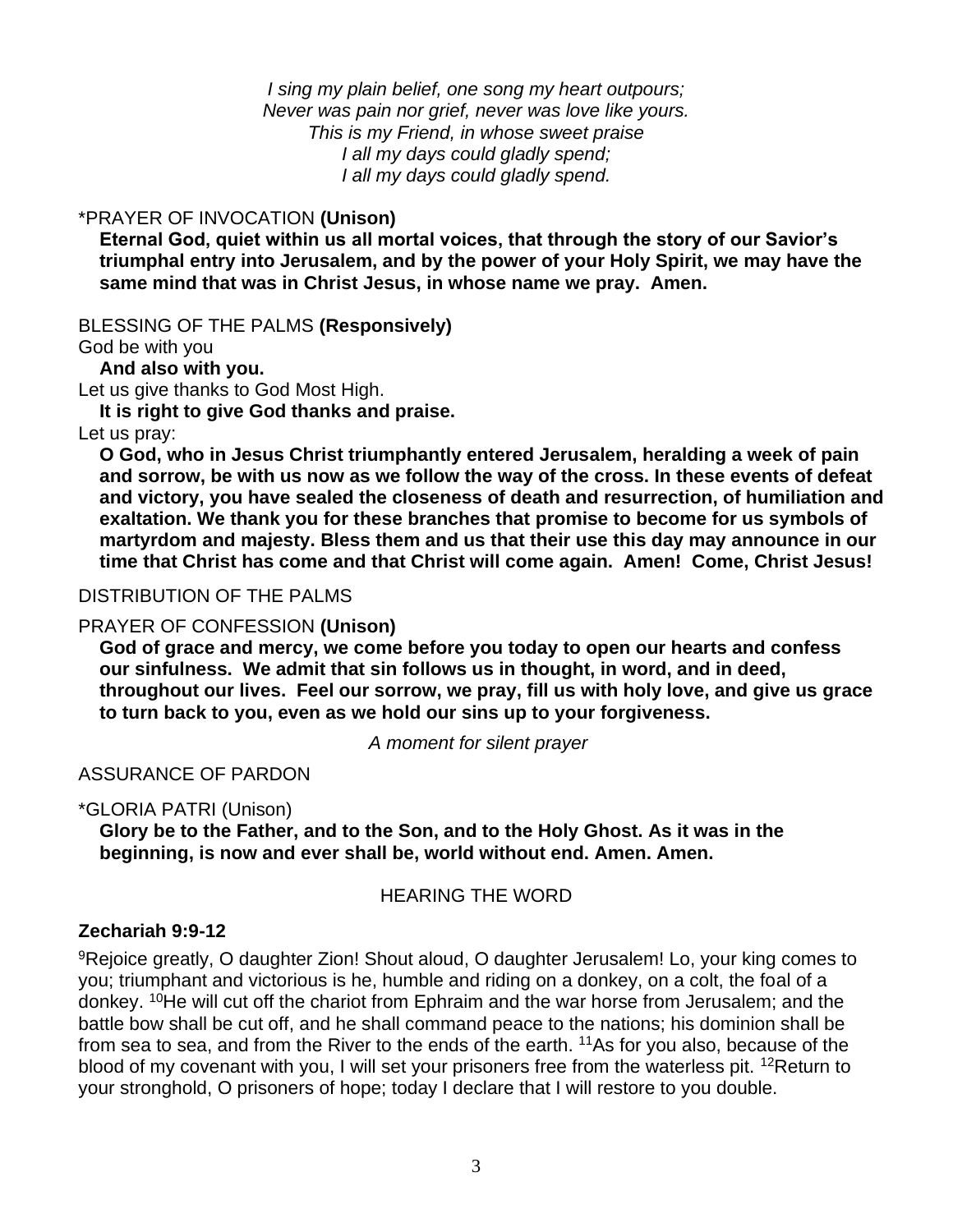## **Psalm 118:1-2, 19-29** Give thanks to the LORD, for he is good; **his mercy endures forever.**  Let Israel now proclaim, **"His mercy endures forever."**  Open for me the gates of righteousness; **I will enter them; I will offer thanks to the LORD.**  "This is the gate of the LORD; **he who is righteous may enter."**  I will give thanks to you, for you answered me **and have become my salvation.**  The same stone which the builders rejected **has become the chief cornerstone.**  This is the LORD'S doing, **and it is marvelous in our eyes.**  On this day the LORD has acted; **we will rejoice and be glad in it.**  Hosanna, LORD, hosanna! **LORD, send us now success.**  Blessed is he who comes in the name of the Lord; **we bless you from the house of the LORD.**  God is the LORD; he has shined upon us; **form a procession with branches up to the horns of the altar.**  "You are my God, and I will thank you; **you are my God, and I will exalt you."** Give thanks to the LORD, for he is good; **his mercy endures forever.**

## **Philippians 2:5-11**

<sup>5</sup>Let the same mind be in you that was in Christ Jesus,  $6$ who, though he was in the form of God, did not regard equality with God as something to be exploited, <sup>7</sup>but emptied himself, taking the form of a slave, being born in human likeness. And being found in human form, <sup>8</sup>he humbled himself and became obedient to the point of death— even death on a cross. <sup>9</sup>Therefore God also highly exalted him and gave him the name that is above every name,  $10$ so that at the name of Jesus every knee should bend, in heaven and on earth and under the earth, <sup>11</sup>and every tongue should confess that Jesus Christ is Lord, to the glory of God the Father.

## Congregational Response

| Let It Breathe on Me                        | <b>NC 288</b> |
|---------------------------------------------|---------------|
| Let it breathe on me, let it breathe on me, |               |
| Let the breath of the Spirit breathe on me. |               |

*Let the breath of the Spirit breathe on me. Let it breathe on me, let it breathe on me, Let the breath of God now breathe on me.*

## **Luke 19:28 - 40**

 $28$ After he had said this, he went on ahead, going up to Jerusalem.  $29$ When he had come near Bethphage and Bethany, at the place called the Mount of Olives, he sent two of the disciples,  $30$ saying, "Go into the village ahead of you, and as you enter it you will find tied there a colt that has never been ridden. Untie it and bring it here. <sup>31</sup>If anyone asks you, 'Why are you untying it?' just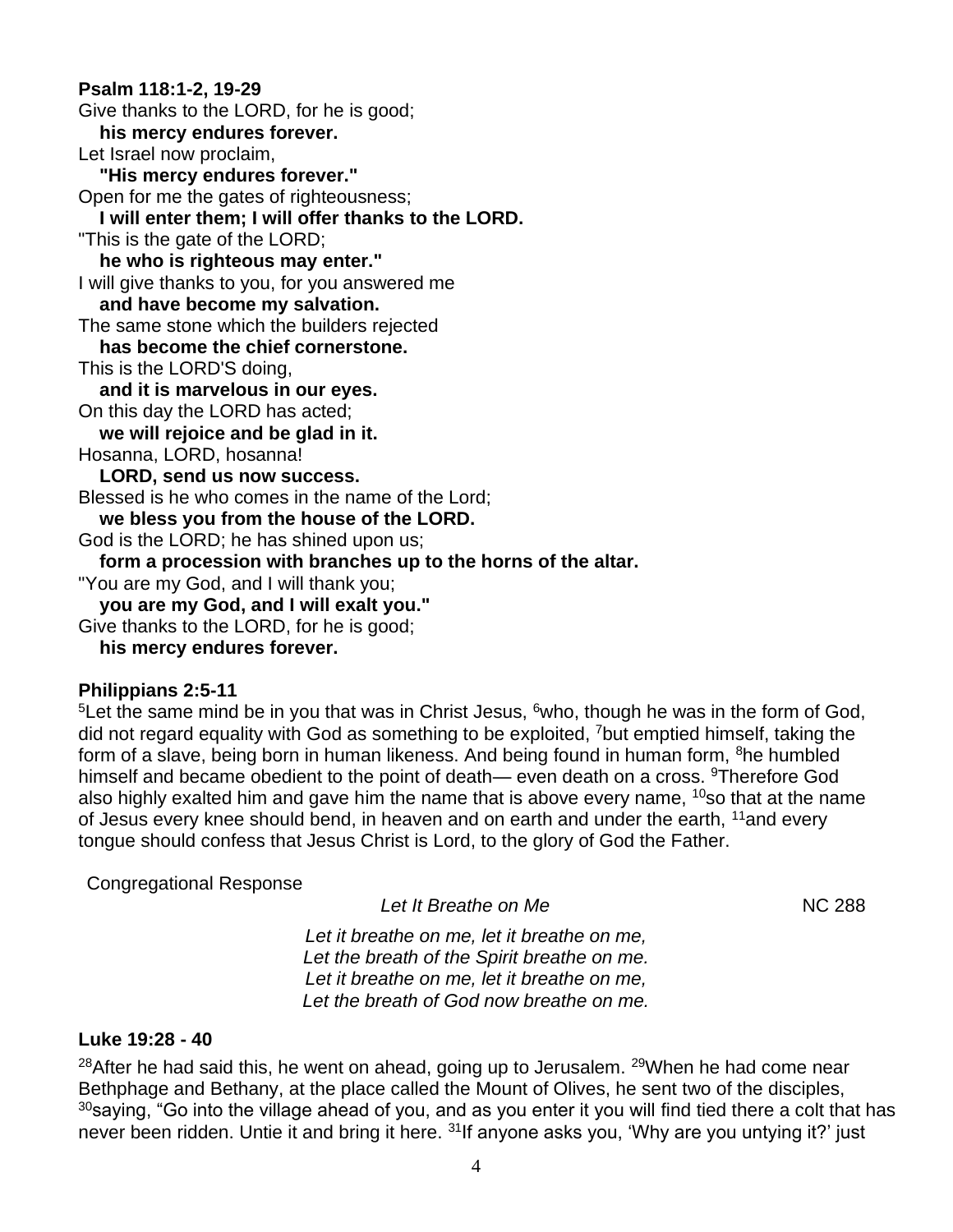say this, 'The Lord needs it.'" <sup>32</sup>So those who were sent departed and found it as he had told them.  $33$ As they were untying the colt, its owners asked them, "Why are you untying the colt?"  $34$ They said, "The Lord needs it." <sup>35</sup>Then they brought it to Jesus; and after throwing their cloaks on the colt, they set Jesus on it. <sup>36</sup>As he rode along, people kept spreading their cloaks on the road. <sup>37</sup>As he was now approaching the path down from the Mount of Olives, the whole multitude of the disciples began to praise God joyfully with a loud voice for all the deeds of power that they had seen, <sup>38</sup>saying, "Blessed is the king who comes in the name of the Lord! Peace in heaven, and glory in the highest heaven!" <sup>39</sup>Some of the Pharisees in the crowd said to him, "Teacher, order your disciples to stop." <sup>40</sup>He answered, "I tell you, if these were silent, the stones would shout out."

| *HYMN                                                                                                                                         | Ride on, Ride on in Majesty!                                                                                                                  | <b>NC 215</b> |
|-----------------------------------------------------------------------------------------------------------------------------------------------|-----------------------------------------------------------------------------------------------------------------------------------------------|---------------|
| Ride on! Ride on in majesty!<br>O Christ, with brave humility,<br>On lowly colt, your road pursue,<br>As palms and cloaks are spread for you. | Ride on! Ride on in majesty!<br>Ride on in humble dignity;<br>Behold the ones you came to save<br>From senseless life and endless grave.      |               |
| Ride on! Ride on in majesty!<br>As crowds of people come to see<br>And shout hosannas, lifting high<br>Their praise for one about to die.     | Ride on! Ride on in majesty!<br>For you have set your people free<br>And we, remembering all your pain,<br>Now meet again to hail your reign. |               |

SERMON *Hosannas, Honors & Horrors* Pastor Gary Hatter

### THE OFFERING OF OUR GIFTS

INVITATION TO OFFERING **Offertory** 

\*Doxology **(Unison)** P 515 **Praise God from whom all blessings flow; Praise God, all creatures here below; Praise God above, you heavenly host: Praise Father, Son, and Holy Ghost. Amen.**

\*Prayer of Dedication (**Unison**)

**Holy One, we give you thanks for the great deeds of salvation that you have done and continue to do. Bless these offerings of thanksgiving that they may further your kingdom in this world. Through Jesus Christ we pray. Amen.**

#### THE CHURCH AT PRAYER

Celebrations & Concerns Pastoral Prayer Lord's Prayer **(Unison)**

> **Our Father, who art in heaven, hallowed be thy name. Thy kingdom come. Thy will be done on earth as it is in heaven. Give us this day our daily bread. And forgive us our trespasses, as we forgive those who trespass against us. And lead us not into temptation, but deliver us from evil. For thine is the kingdom, and the power, and the glory forever. Amen**.